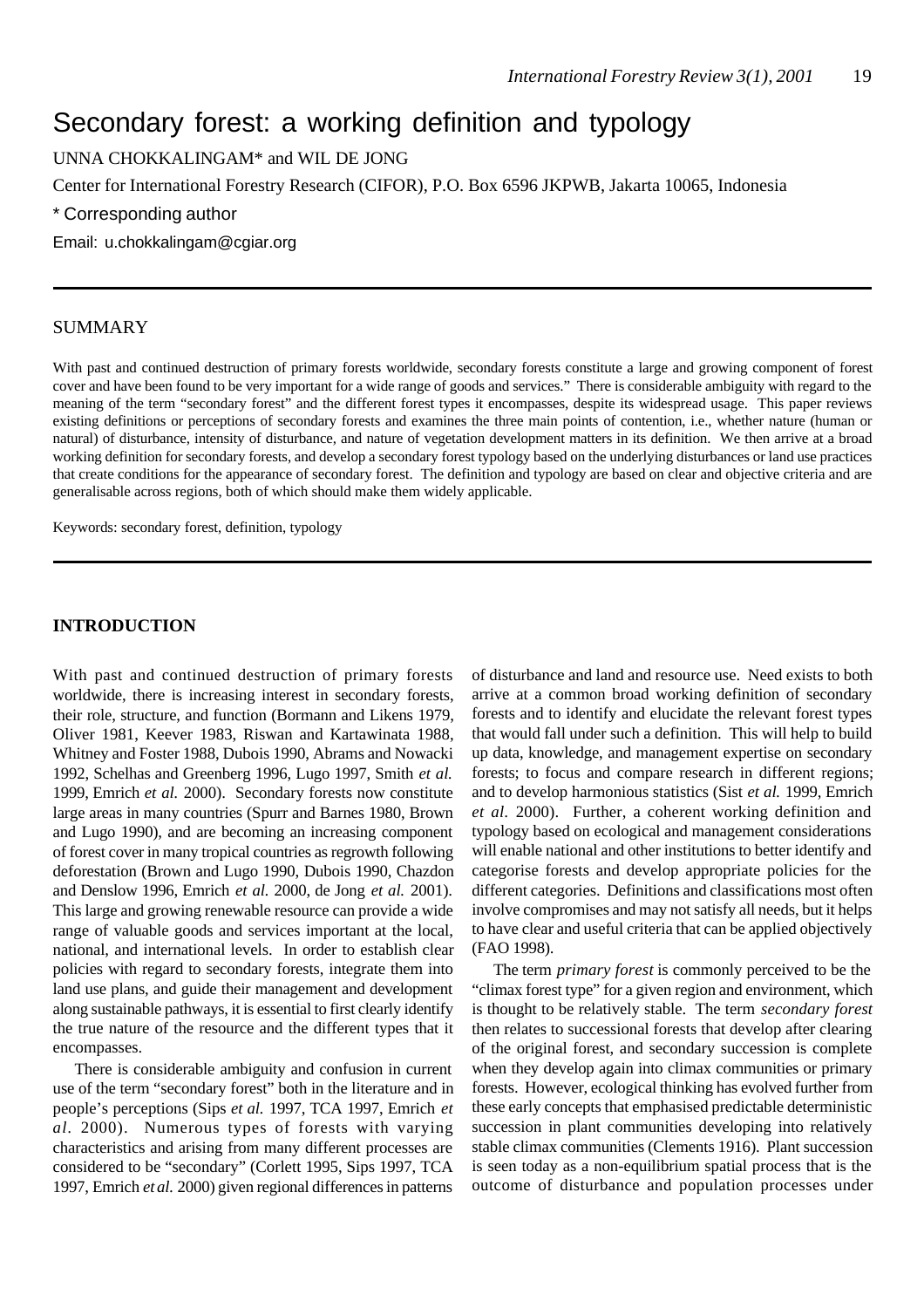changing environmental conditions (Peet and Christensen 1980, Glenn-Lewin *et al.* 1992, Huston 1994). Disturbance and response to disturbance are now recognised as natural processes that lie at the core of forest ecosystem dynamics ('patch dynamics', the 'non-equilibrium' view).

The terms "primary" and "secondary" forests continue to be widely used, and given current ecological thinking of nonequilibrium processes and the integral role of disturbance in forest dynamics, a coherent working definition of these terms in the light of new information is useful for arriving at a common understanding. These terms "primary forest" and "secondary forest" can be usefully linked to the scale, intensity and frequency of disturbances. No clear line can be traced between them unless we convene in identifying key indicators and defining at least a broad set of limits or thresholds.

This paper attempts to address the existing ambiguity and confusion with regard to the term "secondary forests" and the different types it encompasses. Specific objectives of this paper are to:

- *·* review existing definitions or perceptions of secondary forests
- *·* examine points of contention
- *·* arrive at a broad working definition for secondary forests based on clear and objective criteria, and
- *·* develop a useful secondary forest typology with specific nomenclature and definitions, again based on clear and comprehensive criteria

# **EXISTING DEFINITIONS OR PERCEPTIONS**

Numerous definitions of secondary forests exist in the literature and have been grouped below based on their underlying precepts.

Human and/or natural disturbance

- *·* Many authors refer to secondary forests as regrowth after natural and/or human disturbance of the original forest (Steup unpublished, Ford-Robertson 1971, UNESCO 1978, Whitmore and Burnham 1984, Sips 1993, Chazdon and Denslow 1996, Richards 1996, Sips *et al.* 1997, Helms 1998, van der Wal 1998, Sist *et al.* 1999)
- *·* Still others consider only forests formed as a consequence of direct human impacts as secondary (Greig-Smith 1952, Lanly 1982, WWF 1989, Finegan 1992, Peterken 1995, Brown 1996, Finegan 1997, Smith *et al.* 1997b, TCA 1997, Smith *et al.* 1999, Emrich *et al.* 2000, de Jong *et al.* 2001).

## Intensity of disturbance

*·* Many authors refer to secondary forests as woody vegetation regrowing on land which was *totally cleared (or at least 90%) of the original forest* (Greig-Smith 1952, Lanly 1982, Finegan 1992, Sipps 1993, Corlett 1994,

Peterken 1995, Finegan 1997, Sips *et al.* 1997, Smith *et al.* 1997b, TCA 1997, Sist *et al.* 1999, Smith *et al.* 1999, Emrich *et al.* 2000, de Jong *et al.* 2001).

- *·* Others consider all disturbed forests as secondary, *irrespective of the intensity of disturbance* (UNESCO 1978, Brown and Lugo 1990, Brown 1996, Zimmerman *et al.* 1996, Wadsworth 1997).
- *·* Ford-Robertson (1971), Helms (1998), van der Wal (1998), and WWF (1989) refer to regrowth after *some drastic or substantial interference* as secondary forest.

Vegetation development process

- *·* Many authors hold that the regrowing secondary forest will differ in canopy species composition from the original forest, undergoing a sequence of floristic changes after the perturbation/s (Whitmore and Burnham 1984, Finegan 1992, Corlett 1994, Richards 1996, Sips 1997, Wadsworth 1997, Sist *et al.* 1999, Emrich *et al.* 2000).
- *·* Others include forests where species regenerating after the disturbance are similar to those in the original canopy, as secondary forest (Greig-Smith 1952, UNESCO 1978, Lanly 1982, Nyerges 1989).

Examples:

- Forests that contain a few very dominant species in their canopies and show little floristic differentiation after disturbance (Greig-Smith 1952, Kapelle et al. 1996, Guariguata et al. 1997). Often forests regrowing on extreme (climatic or soil conditions) sites, where species other than those in the original canopy are inhibited from establishing, show little floristic differentiation after disturbance (Oliver and Larson 1990).
- Forests where trees tend to coppice after cutting (Kammesheidt 1998, 1999).
- Forests developing largely from advance regeneration of late-successional canopy species released on removal of the overstorey through natural or human intervention such as hurricanes or shelterwood cutting (Oliver and Larson 1990, Smith *et al*. 1997a).

# **MOOT POINTS**

In trying to define secondary forests, there appear to be three primary considerations leading to debate and dissent.

## *1. Can secondary forests arise as a result of natural disturbance or do only human-induced disturbances count?*

Interest in secondary forests or secondary succession developed early on with Thoreau's accounts in the 1860s and then Clements (1916) under a situation where large-scale human disturbances in historic time had greatly affected forests.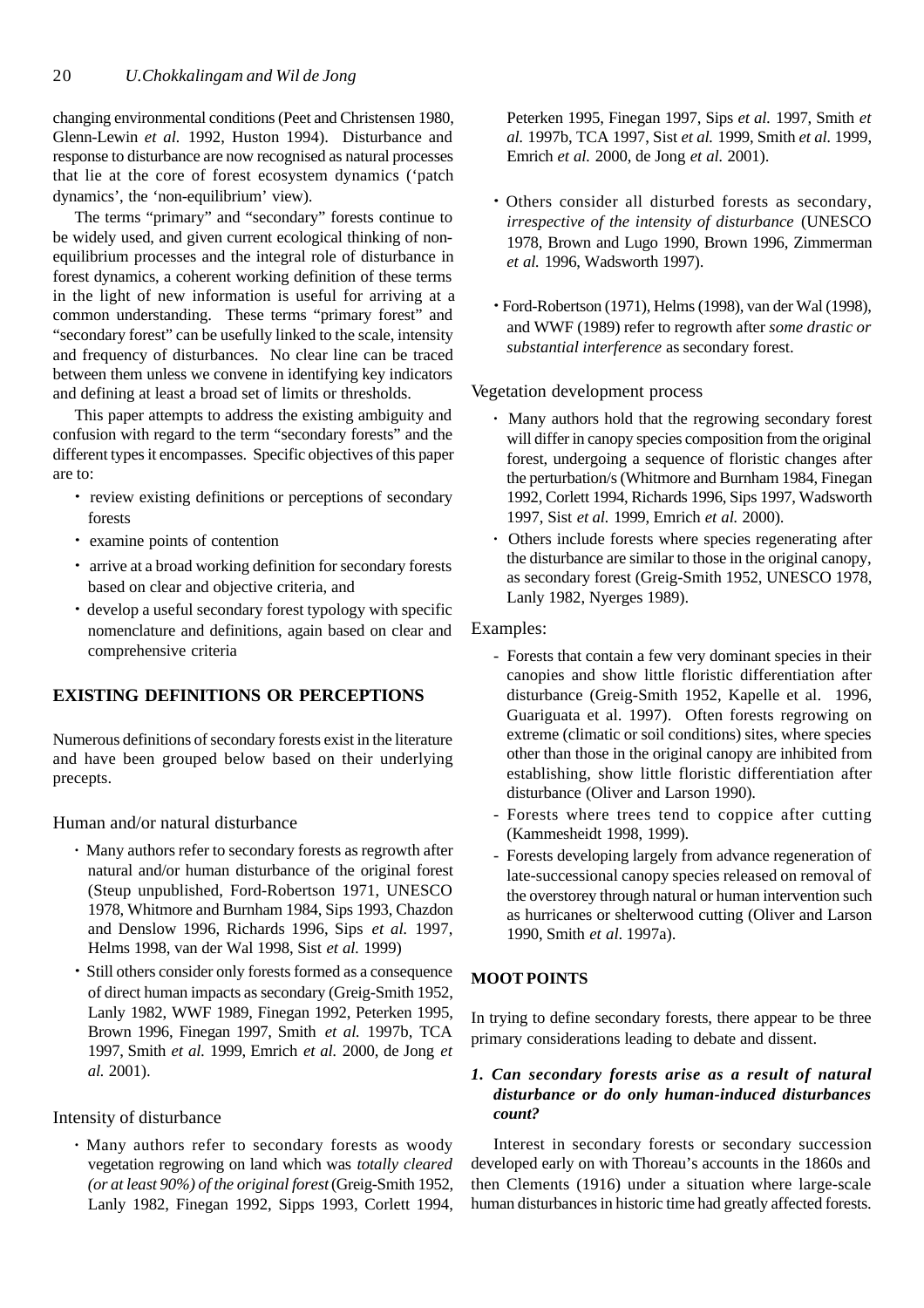Large-scale land clearing for agriculture in the new-world colonies was followed by abandonment at a later date (Spurr and Barnes 1980, TCA 1997). This may account for the perception of secondary forests as primarily a result of human influences. Also, human disturbances are generally more frequent and therefore remembered by more people (Oliver and Larson 1990). But secondary successions as a result of natural disturbances such as fire and hurricanes were also recognised throughout the period (Skutch 1929, Hough and Forbes 1943, Spurr 1956, Brown 1960, Steup unpublished, Spurr and Barnes 1980, Oliver 1981, Whitmore and Burnham 1984, Perry 1994, Richards 1996). Development agencies and authorities tend to focus on human disturbances because that is an aspect that they can attempt to influence directly through their activities (Dotzauer 1998, Emrich *et al.* 2000).

#### *2. Does intensity of disturbance matter in defining secondary forest?*

All forests (primary or secondary) in the world are subject to some form of disturbance, natural and/or human, on a regular basis. However there is a continuous gradient of disturbance, both human and natural (Oliver and Larson 1990), that ranges from selective logging and small wind-throw gaps, to more intensive logging and hurricane damage, to total clearing of forest vegetation due to natural or human causes. Regeneration of a forest (secondary succession) in contrast to regeneration of just a few trees within small gaps (within-patch dynamics) calls for at least significant disturbance of the original forest vegetation vis-a-vis minor perturbations within the forest.

On the other extreme, the concept of secondary succession developed in response to observed changes in vegetation following large-scale forest clearing for agriculture in the newworld colonies and abandonment at a later date. Hence, traditionally secondary forests were thought of as forests regrowing on land totally cleared of its original forest vegetation. However, in other parts of the world, particularly in tropical Asia, partially logged-over forests are also viewed as secondary forests because of the intensity of disturbance and major changes in forest structure, composition, and function (TCA 1997). The latter is a relevant viewpoint given that partial logging can cause significant perturbations and initiate secondary successional processes akin to those occurring on totally cleared land. Accommodating intensively logged-over/ disturbed forests calls for a slight expansion of the definition of secondary forests from those developing after total removal of the original forest cover to those developing after significant reduction in the original forest cover.

## *3. Are successional changes in floristic composition a prerequisite, or can the species tending to dominate after the disturbance be similar to those in the original canopy?*

The concepts of secondary succession and secondary forests refer to observed sequences of vegetational change from dominance of early to later-successional species on cleared sites. However there are other sites where extreme site conditions, limited potential floristic composition, coppice regeneration, or release of advance regeneration of canopy species after overstorey removal may result in floristic composition similar to that of the original forest following a major disturbance. The primary change after significant disturbance on these sites may be one of altered structure alone. Hence a definition of secondary forest which allows for a major change in forest structure and/or canopy species composition from the original forest may be more acceptable as it accommodates all of the above forest types regrowing after significant disturbance. Structural characteristics such as basal area, diameter distributions, and canopy organisation are also easy to quantify and assess in the field, enhancing the practical usefulness of such a definition (Clark 1996).

#### **A PROPOSED WORKING DEFINITION**

Considering the arguments presented above we propose the following definition of secondary forest:

*Secondary forests are forests regenerating largely through natural processes after significant human and/or natural disturbance of the original forest vegetation at a single point in time or over an extended period, and displaying a major difference in forest structure and/or canopy species composition with respect to nearby primary forests on similar sites*.

#### Key characteristics of this definition

- *·* The original forest vegetation was significantly disturbed.
- *·* The disturbance to the original forest vegetation could have been natural and/or human-initiated.
- *·* The disturbance may have occurred all at once or progressively.
- *·* The forest is a regenerating or redeveloping one.
- *·* Most of the regeneration is spontaneous.
- *·* The regenerating forest has significantly-different forest structure or canopy species composition or both, as compared to nearby primary forests on similar sites.

#### *Reasons for such definition*

We believe that this definition consolidates most existing definitions and perceptions of secondary forests. It is based on clear and objective criteria and is quite flexible, both of which should make it widely applicable. We explain the reasons for inclusion of each clause in more detail below.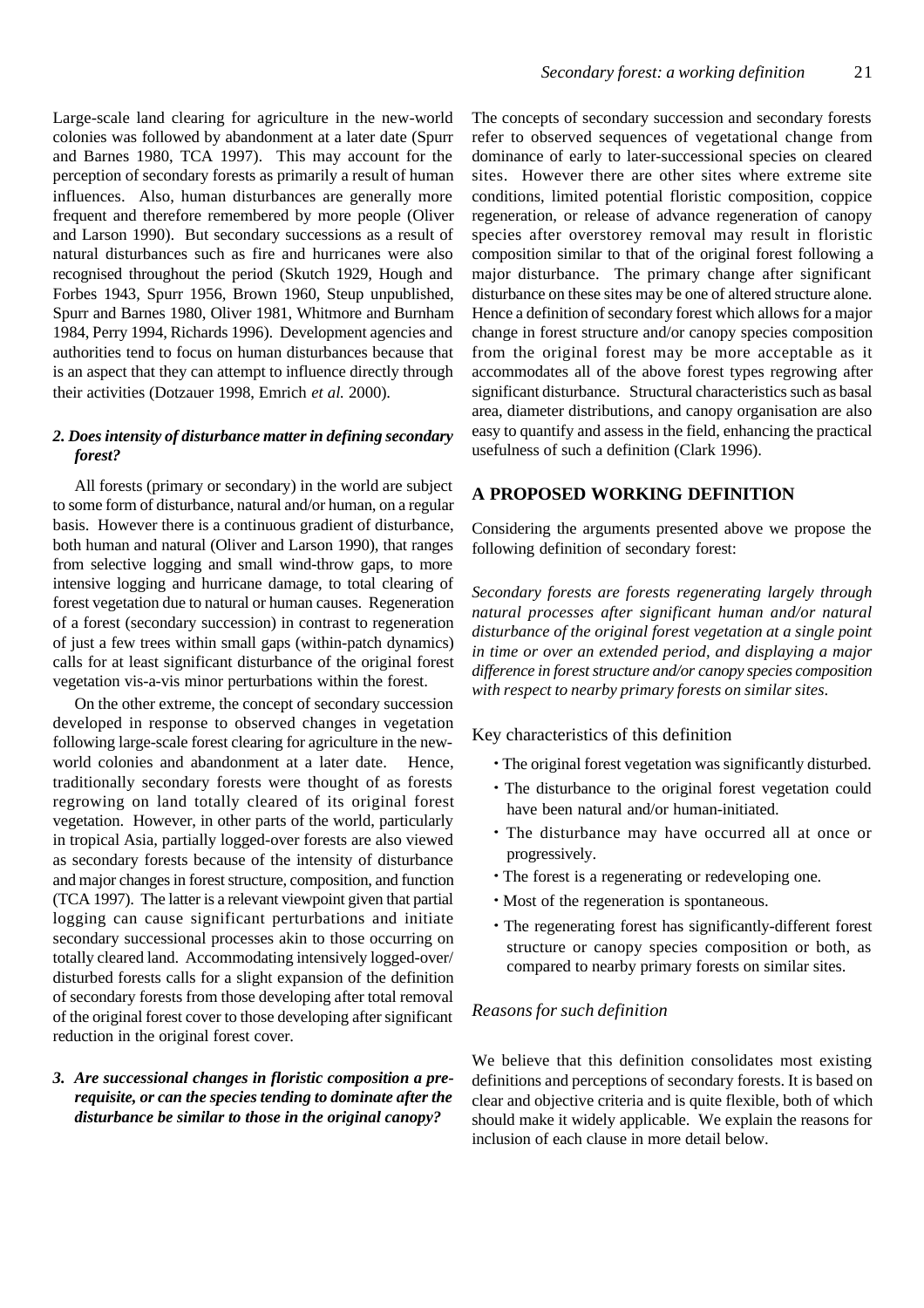## 22 *U.Chokkalingam and Wil de Jong*

- *· Significant disturbance of the original forest vegetation* The disturbance need not necessarily involve total clearing but should have been significant enough to potentially allow the regrowth of secondary forest, in contrast to regeneration of just a few trees within small gaps. Forests influenced by minor disturbances such as low-intensity small-scale extractive activities, small-scale natural disturbance, or low-intensity selective logging are not considered secondary forests.
- *· Disturbance could have been natural and/or humaninitiated*

Human and natural disturbances are included because both can be significant and result in the formation of secondary forests. Often natural disturbances are initiated or fuelled by human activities, and it may be difficult to partition the source.

*· Disturbance at a single point in time or over an extended period*

A significant disturbance could occur as a single event or be the accumulated result of smaller-scale activities spread over an extended period, for e.g., local communities extracting forest products over time.

*· Regenerating largely through natural processes*

Most of the post-disturbance regeneration is spontaneous. With the exception of Helms (1998), this is the common perception of secondary forests. This clause helps classify vegetation that is in the interface between natural forests and plantations. Planted and enriched areas may be included as secondary forests if and when the majority of the vegetation is spontaneous, such as in tembawangs or fruit-forest gardens in Kalimantan (de Jong 1995) and shifting cultivation fallows enriched with rubber in Kalimantan (Penot 1997).

#### *· Significantly-different structure and/or canopy species composition*

The regrowing secondary forest has significantly-altered structure and often significantly-altered canopy species composition as well, as compared to the original forest. The latter however is not a prerequisite given that there are cases where compositional change may not necessarily occur as on sites with limited potential floristic composition, coppice regeneration, or release of advance regeneration of canopy species after overstorey removal.

However such a definition also includes forests developing from sprouts of canopy tree species in areas affected by frequent hurricanes or fires where successional processes cannot proceed further and the change is primarily structural (see Bellingham *et al.* 1994, Whelan 1995). It can be argued that such hurricane or fire-disturbed forests

represent the final potential forest condition in the area, frequent major disturbances are part of their natural dynamics, and thus they would not qualify as secondary forests. They could be considered a potential exception to such a definition.

*· Significantly different with respect to nearby primary forests on similar sites*

The clause "significant difference with respect to nearby primary forests on similar sites" helps to quantify and render operational the definition in the field. After a long period of time with relatively minor disturbances, the developing secondary forest becomes more structurally and floristically similar to primary forests growing on similar site conditions in the area (Bormann and Likens 1979, Whitmore and Burnham 1984, Riswan and Kartawinata 1988, Corlett 1994, Richards 1996, Sips 1997). The secondary forest can then be said to have reverted back to primary forest (Lanly 1982, WWF 1989, Brown and Lugo 1990, Corlett 1994, Emrich *et al.* 2000).

**Additional secondary forest specifications** could include *land ³ 0.5 ha in area and width of more than 20 m, with > 10% crown cover of trees = 5 m in height.*

These minimum criteria are based on FAO's (1998) definition for a forest patch. The area of ground coverage suggested at 0.5 ha has relevance at both local (for management purposes) and at very large (for remote sensing purposes) scales. Narrow forest strips (< 20 m in width) are excluded because they do not form integral forest, having very high edge to area ratios. The clause " $> 10\%$  crown cover of trees  $> 5$  m in height" provides a threshold for when the developing secondary vegetation could be called a secondary forest. Smith *et al.* (1999) use vegetation (rather than trees)  $> 5$  m in height as the threshold.

Additional specifications are important mainly for practical reasons in order to better identify and quantify secondary forests on the ground. However, the thresholds presented above are arguably arbitrary in nature and may need more refinement to be meaningful. Thresholds could also be developed for "significant disturbance" and "major change in canopy species composition and structure", perhaps on a more specific regional basis by researchers working in each major forest type.

## **SECONDARY FOREST TYPOLOGY**

There are several possible means of classifying secondary forests, e.g., based on stand age, features of the vegetation, biophysical conditions of the growth site, and others. The typology presented here is based on the underlying causes that create conditions for the appearance of secondary forest. Common disturbances and land use practices that give rise to secondary forests include catastrophic natural disturbance (fire, flooding, hurricanes), intensive tree extraction, swidden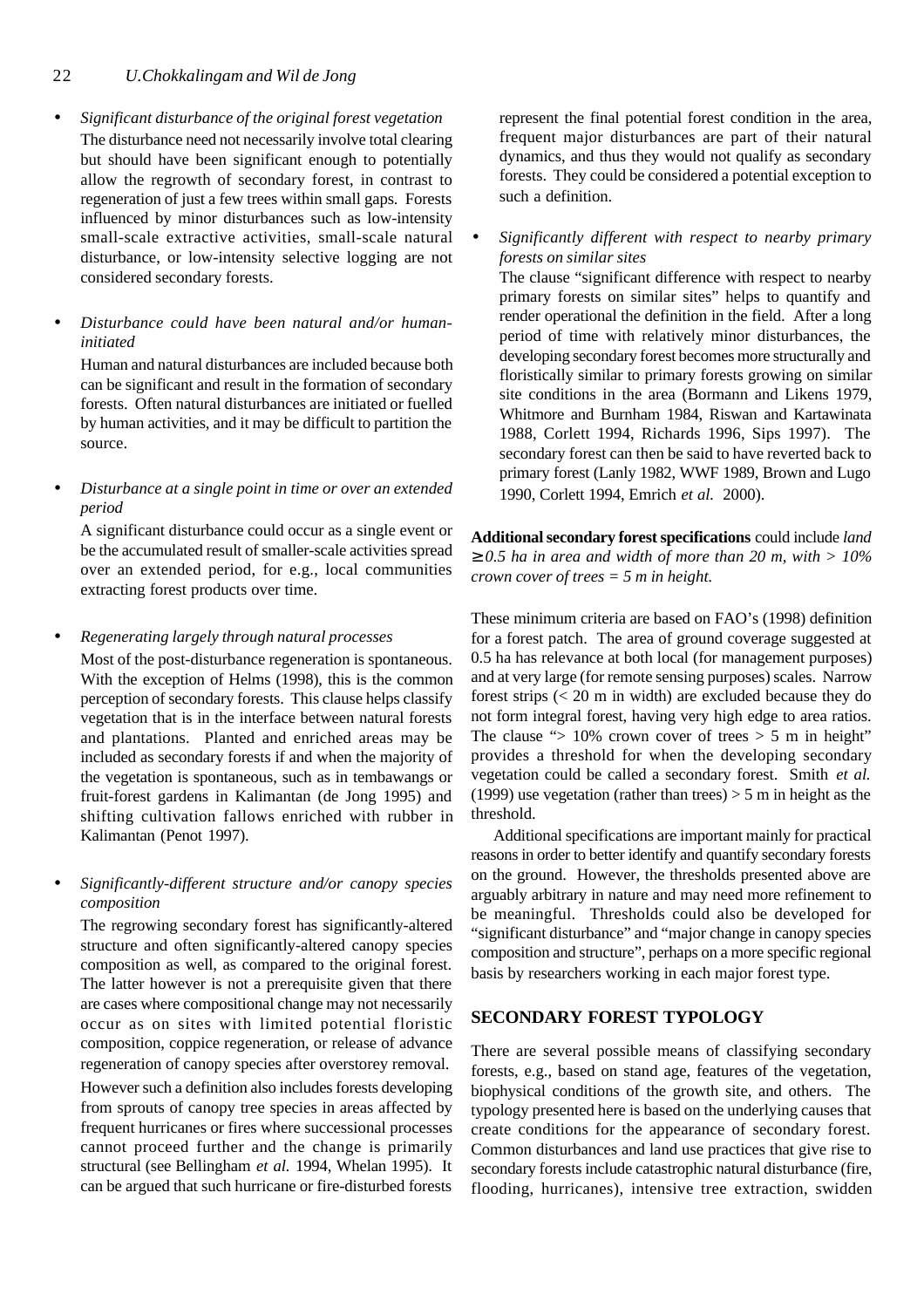agricultural cycles, low-intensity management of areas with a planted component, abandonment of areas under agriculture or other land use, and rehabilitation efforts on degraded lands. The resulting secondary forests in some instances may be quite similar in species composition or structure, or there may be large differences in composition and structure even within a particular type. Also one secondary forest type could be transformed into another following subsequent disturbance or change in land use, for e.g., catastrophic fire following significant timber extraction.

Based on the above definition of secondary forests and the common types of disturbance or land use practices giving rise to secondary forests across the globe, six major types of secondary forests were identified. Definitions and specific nomenclature were developed for the different types and are presented below, along with examples and an illustration of the main processes that initiate their formation.

**1. Post-catastrophic secondary forests** – Forests regenerating largely through natural processes after significant reduction in the original forest vegetation due to a catastrophic natural disturbance or succession of such disturbances, and displaying a major difference in forest structure and/or canopy species composition with respect to nearby primary forests on similar sites. Catastrophic natural (often involving a human element) disturbances include fires, tornadoes, hurricanes, landslides, and floods. Depending on the nature of catastrophic natural disturbance, numerous subtypes can be further distinguished, e.g., post-fire, post-flooding, etc.

## *Forest* ‡*Catastrophic natural disturbance* ‡ *Natural regeneration*

Examples:

- a) White spruce (*Picea glauca*) stands transformed into aspen (*Populus tremuloides*) and paper birch (*Betula papyrifera*) following fire in boreal forests of Alaska (Whelan 1995).
- b) Dipterocarp-dominated forests transformed into *Melaleuca* spp. forests in swamp ecosystems of southern Sumatra following logging and fire (Giesen 1991).
- c) Mature rainforest damaged by Hurricane Joan in 1989, colonized by fast growing short-lived (*Croton smithianus*) and long-lived (*Vochysia ferrugina*) pioneer trees in eastern Nicaragua (Vandermeer *et al.* 1998).
- **2. Post-extraction secondary forests**  Forests regenerating largely through natural processes after significant reduction in the original forest vegetation through tree extraction at a single point in time or over an extended period, and displaying a major difference in forest structure and/or canopy species composition with respect to nearby primary forests on similar sites.

#### *Forest*  $\rightarrow$  *Harvest*  $\rightarrow$  *Natural regeneration*

Examples:

- a) Dipterocarp-dominated forests transformed into forests dominated by *Macaranga* spp. and *Trema* spp., among others in East Kalimantan following intensive logging (Abdulhadi *et al.* 1981).
- b) Dipterocarp-dominated forests transformed into forests dominated by short-lived *Trema orientalis* and *Macaranga* spp., *Alphitonia* sp., and *Mallotus* spp. following intensive logging in the Philippines (Weidelt and Banaag, 1982).
- c) Rainforests in the Peruvian Amazon transformed into forests dominated by bat- and bird-dispersed pioneer tree species such as *Cecropia* spp. after strip clearcutting (Gorchov et al. 1993).
- *d) Pentaclethra macroloba*-dominated forests in the wet lowlands of Costa Rica transformed into secondary forests of the same species but with altered structure following clearcutting (Guariguata et al. 1997).
- **3. Swidden fallow secondary forests** Forests regenerating largely through natural processes in woody fallows of swidden agriculture for the purposes of restoring the land for cultivation again.

*Forest*  $\rightarrow$  *Clear & burn*  $\rightarrow$  *Crop*  $\rightarrow$  *Fallow regeneration* 

Examples:

- a) Tropical rainforest of *Terminalia amazonia* transformed to forests dominated by *Trema micrantha* and *Heliocarpus appendiculatus* in the Chinantla, Mexico following swidden cultivation (van der Wal 1998).
- b) Lower montane rain forests transformed into forests dominated by *Schima wallichii*, *Eurya acuminata*, *Castanopsis armata,* etc. in shifting cultivation fallows of northern Thailand (Schmidt-Vogt, 1999).
- **4. Secondary forest gardens** Considerably-enriched swidden fallows, or less- intensively managed smallholder plantations or home gardens where substantial spontaneous regeneration is tolerated, maintained, or even encouraged. Secondary forest gardens have a substantial planted or tended component, but the majority of the vegetation is of spontaneous origin. Where the planted or tended component increases, this type turns into agroforests.

*Forest* ‡ *smallholder plantation (low-intensity management) + Natural regeneration*

#### or

*Forest*  $\rightarrow$  *Clear & burn*  $\rightarrow$  *Crop*  $\rightarrow$  *Considerablyenriched fallow regeneration*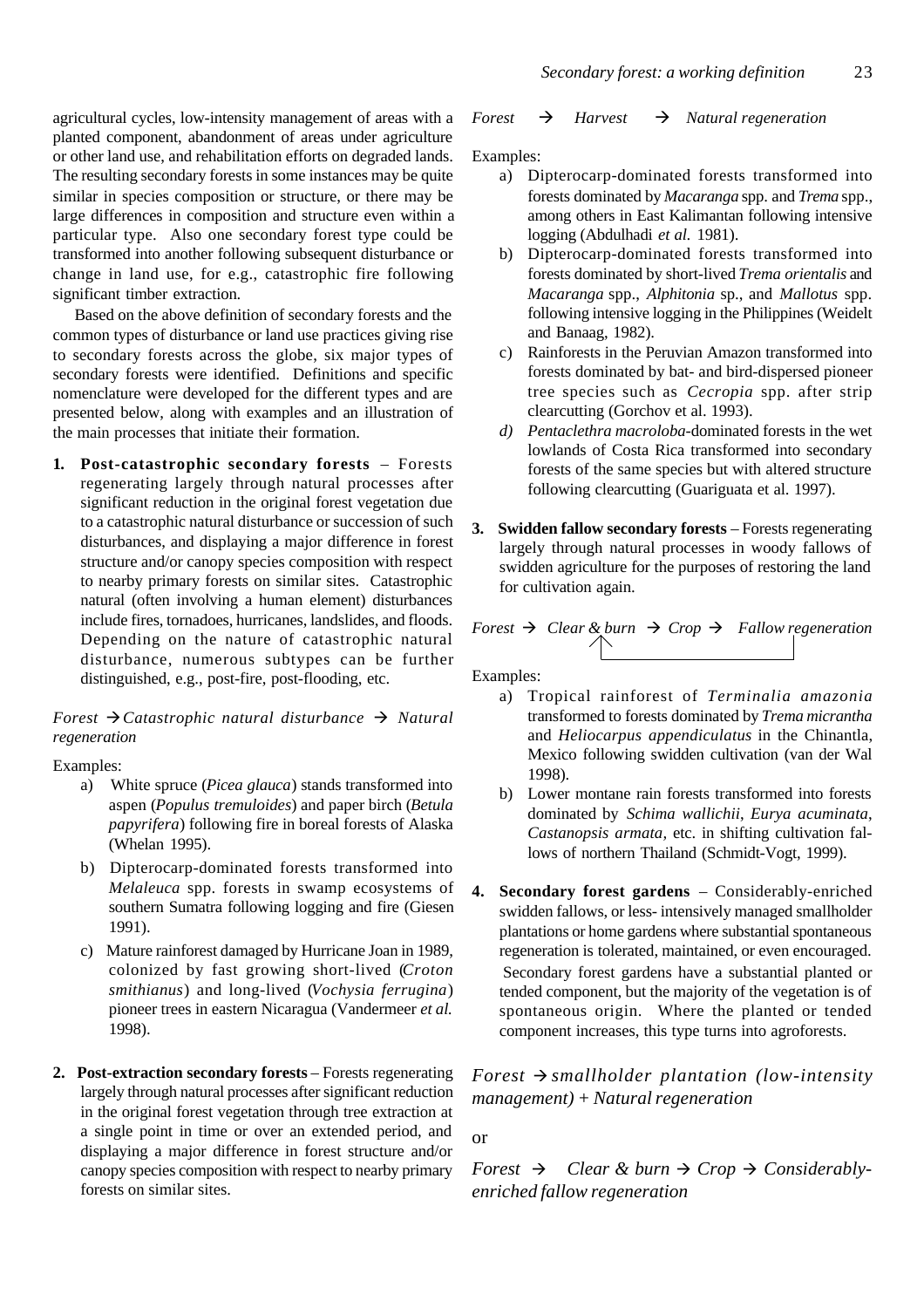Examples:

- a) Dipterocarp-dominated forests converted to jungle rubber systems after swidden cultivation in Kalimantan (Penot 1997).
- b) Semi-deciduous moist forests of *Sterculiaceae* and *Ulmaceae* transformed to mixed cocoa agroforests in the Tikar plains on Cameroon or lowlands of Sao Tome (Dounias 1999).
- **5. Post-abandonment secondary forests** Forests regenerating largely through natural processes after total abandonment of alternative land use (plantations, agriculture, pasture, etc.) on formerly forested lands. Depending on the nature of alternate land use prior to abandonment, numerous subtypes can be further distinguished, e.g., post-agriculture, post-ranching, etc.

Forest  $\rightarrow$  Alternative land use  $\rightarrow$  Abandonment  $\rightarrow$ Natural regeneration

Examples:

- a) Northern hardwood forests of the lowlands of central New England, USA transformed to white pine (*Pinus strobus*) or successional hardwood (*Betula* spp., *Populus* spp., *Acer rubrum*) forests following clearing for cultivation or pasture and subsequent abandonment of agricultural use in the early 1900s (Foster 1992).
- b) Mixed tropical rainforests of coastal areas in Gabon transformed into pure stands of *Aucoumea klaineana* following clearing for cultivation and subsequent abandonment of agricultural use in the 1950s (White *et al.* 1996, Nasi 1997).
- **6. Rehabilitated secondary forests**  Forests regenerating largely through natural processes on *degraded lands\**, often aided by rehabilitation efforts, or the facilitation of natural regeneration through measures such as protection from chronic disturbance, site stabilisation, water management, and planting.

*\*Degraded lands* - formerly forested lands severely impacted by intensive and/or repeated disturbance (such as mining, repeated fires, or overgrazing) with consequently inhibited or delayed forest regrowth. These include barren areas, *Imperata* grasslands, brushlands, and scrublands.

*Forest*  $\rightarrow$  *Degraded land*  $\rightarrow$  *Rehabilitation + Natural regeneration*

Examples:

a) Native plant species recruitment in North Queensland following rehabilitation efforts on degraded forest lands (grasslands and eroding river banks). Most common species regenerating were *Omalanthus novoguineensis* and *Cryptocarya triplinervis* (Tucker and Murphy 1997).

b) Establishment of natural fast-growing genera such as *Albizia* and *Milletia* on degraded forest lands (grasslands) in Kibale National park, West Uganda following rehabilitation efforts including planting of *Pinus caribeae* (Fimbel and Fimbel 1996).

# **Reasons for such a typology**

Such a classification based on the type of disturbance that gives rise to it is useful because it is highly generalisable and applicable across regions, and over a wide range of biophysical and social environments. A typology linked to causative factors allows for the development of appropriate management options and policy initiatives to guide the different secondary forest categories along sustainable pathways by addressing the underlying disturbance and land use dynamics they arise from. In addition, it is possible to relate the growth of the different types of secondary forest to the broader patterns and trends in disturbance and land-use practices, at different levels of aggregation.

Common types of forests that would not be included under the above definition of secondary forests are

- 1. Forests subject to low-intensity selective logging
- 2. Forests subject to low-intensity, small-scale extractive activities (e.g., for non-timber forest products)
- 3. Forests affected by small-scale natural disturbance
- 4. Intensively-managed plantations
- 5. Forests regenerated largely through planting

# **ACKNOWLEDGEMENTS**

Many of the secondary forest definitions in this paper were refined through the combined effort of participants at the workshop "Tropical Secondary Forests in Asia: Reality and Perspectives", April 10-14, 2000, Samarinda, Indonesia. Our gratitude to Kuswata Kartawinata, K. S. S. Nair, Robert Nasi, Cesar Sabogal, Douglas Sheil, and Laura Snook for their invaluable comments. Thanks also to Michael Day, Kees van Dijk, Helmut Dotzauer, Bryan Finegan, Douglas Maguire, John Poulsen, Herman Savenije, Dietrich Schmidt-Vogt, Joyotee Smith, Alan White, members of the Ecolog-L Listserv, and an anonymous reviewer for their inputs.

# **REFERENCES**

- ABDULHADI, R., KARTAWINATA, K. and SUKARDJO, S. 1981 Effects on mechanized logging in the lowland dipterocarp forest at Lempake, East Kalimantan. Malaysian Forester **44**: 407–418.
- ABRAMS, M. D. and NOWACKI, G. J. 1992 Historical variation in fire, oak recruitment, and post-logging accelerated succession in central Pennsylvania. Bulletin of the Torrey Botanical Club **119**: 19-28.
- BELLINGHAM, P. J., TANNER, E. V. J. and HEALEY, J. R. 1994 Sprouting of trees in Jamaican montane forests, after a hurricane. Journal of Ecology **82**: 747-758.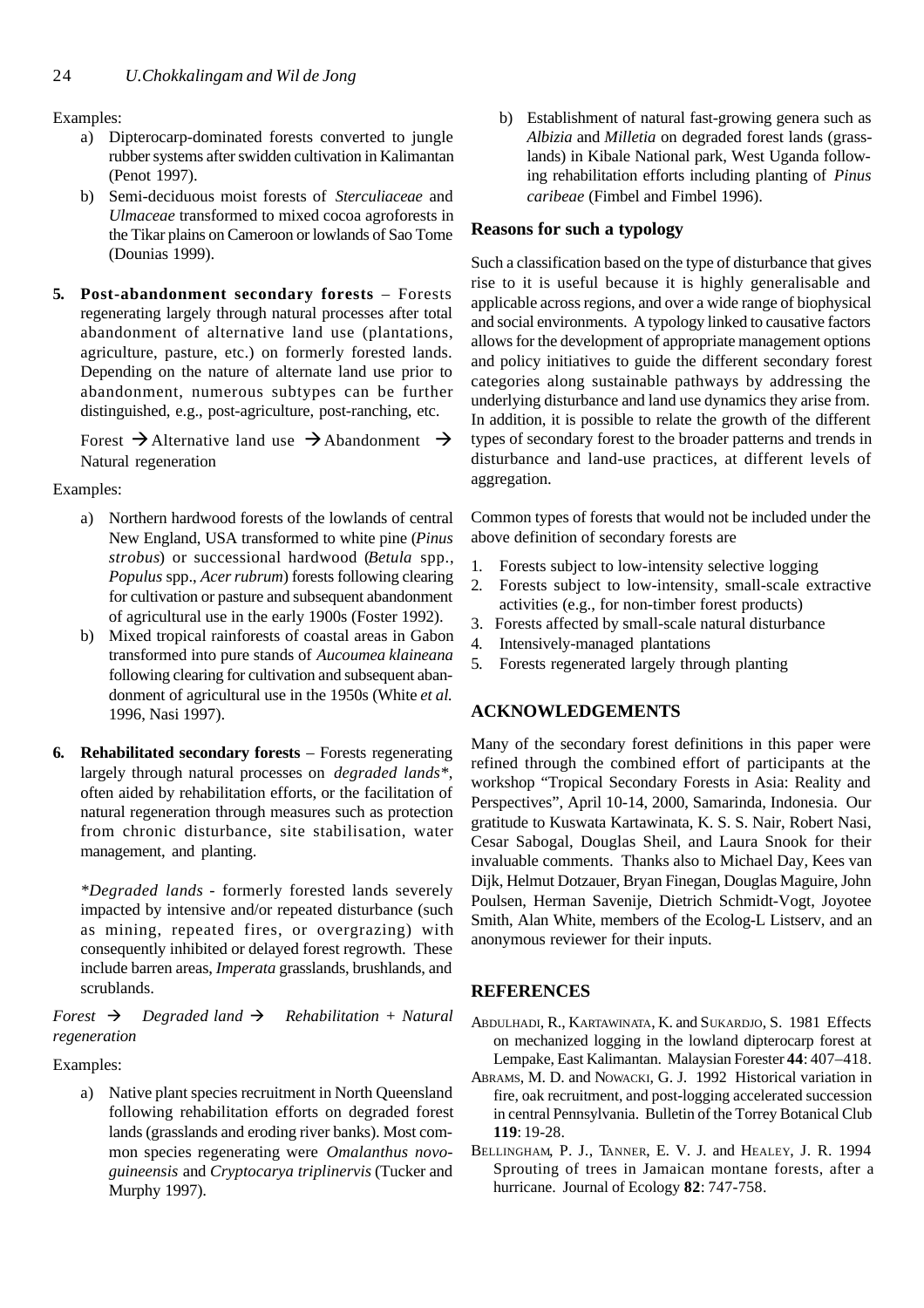- BORMANN, F. H. and LIKENS, G. E. 1979 Pattern and process in a forested ecosystem. Springer-Verlag, New York, USA.
- BROWN, J. H. Jr. 1960 The role of fire in altering the species composition of forests in Rhode island. Ecology **41**: 310-316.
- BROWN, S. 1996 Tropical secondary forests: the Global Context. Paper presented at a Symposium on Ecological processes in lowland tropical secondary forests, August 12, 1996. ESA conference, Providence, Rhode Island, USA.
- BROWN, S. and LUGO, A. E. 1990 Tropical secondary forests. Journal of tropical ecology **6**: 1-32.
- CHAZDON, R. L. and J. S. DENSLOW 1996. Ecological processes in lowland tropical secondary forests. Paper presented at a Symposium on Ecological processes in lowland tropical secondary forests, August 12, 1996. ESA conference, Providence, Rhode Island, USA.
- CLARK, D. B. 1996 Abolishing virginity. Journal of Tropical Ecology **12**: 735-739.
- CLEMENTS, F. E. 1916 Plant succession: an analysis of the development of vegetation. Carnegie Institute Washington Publication **242**, USA.
- CORLETT, R.T. 1994 What is secondary forest? Journal of Tropical Ecology **10**: 445-447.
- CORLETT, R.T. 1995 Tropical secondary forest. Progress in Physical Geography **19**: 159-172.
- DE JONG, W. 1995 Recreating the forest: successful examples of ethnoconservation among Dayak groups in central West Kalimantan. *In*: qyvind Sandbukt (ed.). Management of tropical forests: towards an integrated perspective. Centre for development and the environment, University of Oslo. pp. 295-304.
- DE JONG, W., FREITAS, L., BALUARTE, J., VAN DE KOP, P., SALAZAR, A., INGA, E., MELENDEZ, W. and GERMANA, C. 2001 Secondary forest dynamics in the Amazon floodplain in Peru. Forest Ecology and Management 149: in press.
- DOTZAUER, H. 1998 The potential of secondary forest management from a development policy point of view. Plant research and development **47/48**: 79-87.
- DOUNIAS, E. 1999 Ecotone forêt-savane et système agraire des Tikar du Haut Mbam (Cameroun central). *In*: Servant, M. et Servant-Vildary, S. (éd.). Dynamique à long terme des écosystèmes forestiers intertropicaux. Paris, France, ORSTOM. pp. 111-138.
- DUBOIS, J. C. L. 1990 Secondary forests as a land-use resource in frontier zones of Amazonia. *In*: ANDERSON, A. B. (ed.). Alternatives to deforestation: steps toward sustainable use of the Amazon rain forest. New York, USA. pp. 183-194
- EMRICH, A., POKORNY, B. and SEPP, C. 2000 The significance of secondary forest management for development policy. TOB Series No. **FTWF-18e**. GTZ, Eschborn, Germany.
- FIMBEL, R. A. and FIMBEL, C. C. 1996 The role of exotic conifer plantations in rehabilitating degraded tropical forest lands: a case study from the Kibale Forest in Uganda. Forest Ecology and Management **81**: 215-226.
- FINEGAN, B. 1992 The management potential of neotropical secondary lowland rainforest. Forest ecology and management **47**: 295-321.
- FINEGAN, B. 1997 Ecology and management of tropical secondary forests. Science, people, and policy. Conference report. CATIE, Turrialba, Costa Rica, 10-12 November 1997.
- FORD-ROBERTSON, F. C. 1971 Terminology of Forest Science, Technology Practice and Products. The Multilingual Forestry Terminology Series No. **1**, Society of American Foresters, Washington D.C., USA
- FAO. 1998 FRA 2000 terms and definitions. Forest Resources Assessment Programme working paper **1**. FAO, Rome.
- FOSTER, D. 1992 Land use history (1730-1990) and vegetation dynamics in central New England, USA. Journal of Ecology **80**: 753-772.
- GIESEN, W. 1991 Tulang Bawang swamps, Lampung. PHPA/ AWB Sumatra Wetland project report No. **15**, Bogor. pp. 42 .
- GLENN-LEWIN D. C., PEET R. K. and VEBLEN T. T. (eds.) 1992 Plant succession: Theory and prediction. Chapman and Hall, London, UK.
- GORCHOV, D. L., CORNEJO, F., ASCORRA, C., JARAMILLO, M. 1993 The role of seed dispersal in the natural regeneration of rain forest after strip-cutting in the Peruvian Amazon. Vegetatio **107/108**: 339-349.
- GREIG-SMITH, P. 1952 Ecological observation on degraded and secondary forest in Trinidad, British West Indies. General feature of the vegetation. Journal of Ecology **40**: 283-315.
- GUARIGUATA, M. R., CHAZDON, R. L., DENSLOW, J. S., DUPUY, J. M., ANDERSON, L. 1997 Structure and floristics of secondary and old-growth forest stands in lowland Costa Rica. Plant Ecology **132**: 107-120.
- HELMS, J. A. 1998 The dictionary of forestry. Society of American Foresters and CABI Publishing, Bethesda, MD.
- HOUGH, A. F. and FORBES, R. D. 1943 The ecology and silvics of Pennyslvania high-plateau forests. Ecological Monographs **13**: 300-320.
- HUSTON, M. A. 1994 Biological diversity: The coexistence of species on changing landscapes. Cambridge University Press, UK.Keever. C. 1983 Retrospective view of old-field succession after 35 years. American Midland Naturalist **110**: 397-404.
- KAMMESHEIDT, L. 1998. The role of tree sprouts in the restoration of stand structure and species diversity in tropical moist forest after slash-and-burn agriculture in Eastern Paraguay. Plant Ecology **139**: 155-165.
- KAMMESHEIDT, L. 1999. Forest recovery by root suckers and aboveground sprouts after slash-and-burn agriculture, fire and logging in Paraguay and Venezuela. Journal of Tropical Ecology **15**: 143-157.
- KAPPELLE, M., GEUZE, T., LEAL, M., CLEEF, A.M. 1996 Successional age and forest structure in a Costa Rican upper montane *Quercus* forest. Journal of Tropical Ecology **12**: 681-698.
- LANLY, J. P. 1982 Tropical forest resources. FAO Forestry Paper No. **30**. FAO, Rome, Italy.
- LUGO, A. E. 1997 The apparent paradox of reestablishing species richness on degraded lands with tree monocultures. Forest Ecology and Management **99**: 9-19.
- NASI, R. 1997 Les peuplements d'Okoumé au Gabon. Leur dynamique et croissance en zone côtière. Bois et Forêts des Tropiques **251**: 5-27.
- NYERGES, A. E. 1989 Coppice swidden fallows in tropical deciduous forest: biological, technological and sociocultural determinants of secondary forest successions. Human Ecology **17**: 379-400.
- OLIVER, C. D. 1981 Forest development in North America following major disturbances. Forest Ecology and Management **3**: 153-168.